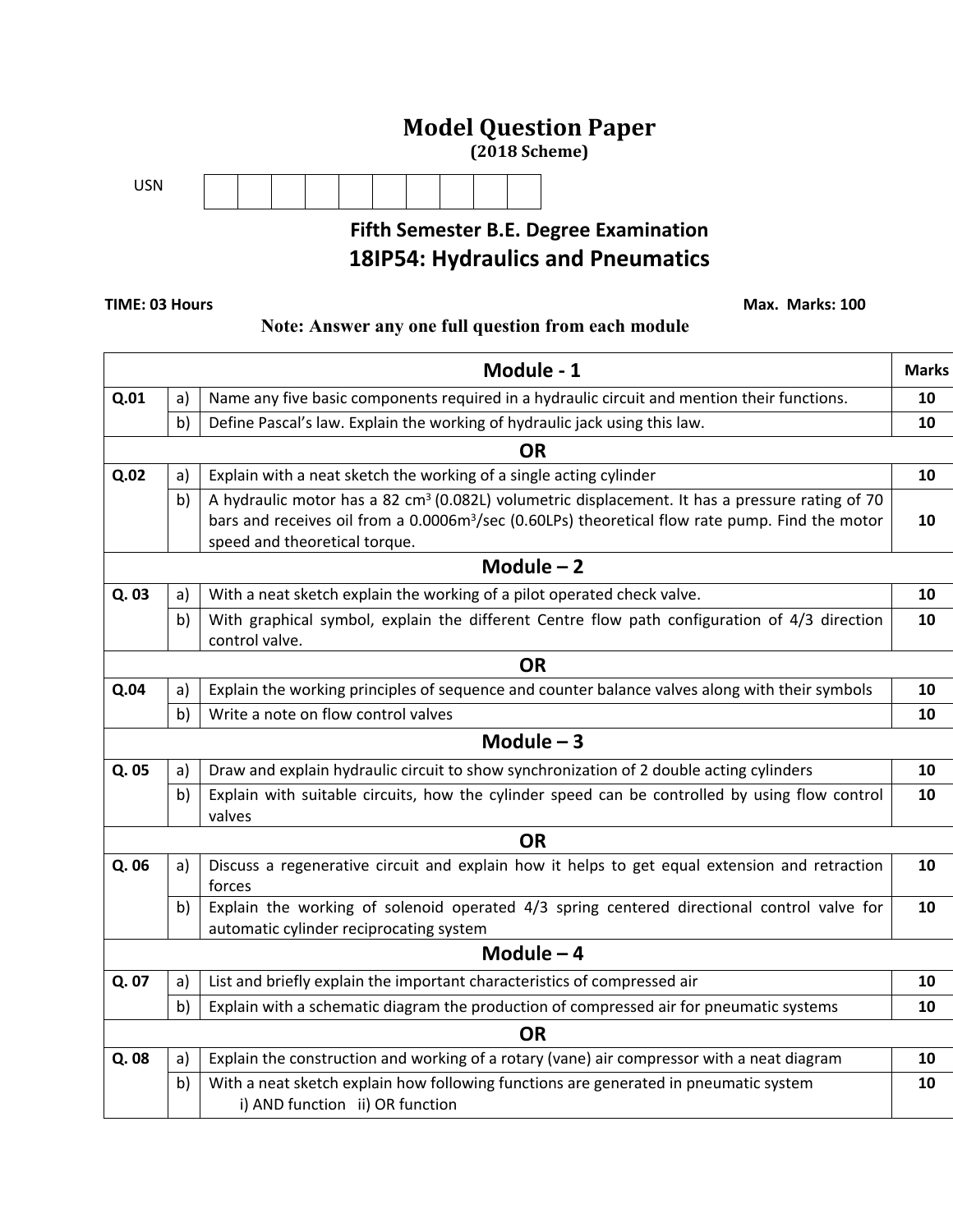| Module $-5$ |    |                                                                                               |    |  |
|-------------|----|-----------------------------------------------------------------------------------------------|----|--|
| Q.09        | a) | Sketch and explain the working of a double acting cylinder                                    | 10 |  |
|             | b) | Explain with a neat diagram working principle of quick exhaust valve                          | 10 |  |
| ΟR          |    |                                                                                               |    |  |
| Q.10        | a) | Explain the functioning of time dependent control pneumatic circuit                           | 10 |  |
|             | b) | With sketches, explain the logic of AND and OR gates, used in operation of pneumatic circuits |    |  |

### **Model Question Paper**

**(2018 Scheme)**

USN



### **Fifth Semester B.E. Degree Examination 18IP54: Hydraulics and Pneumatics**

 **TIME: 03 Hours Max. Marks: 100** 

#### **Note: Answer any one full question from each module**

|       |    | Module - 1                                                                                                                                                                                      | <b>Marks</b> |
|-------|----|-------------------------------------------------------------------------------------------------------------------------------------------------------------------------------------------------|--------------|
| Q.01  | a) | What are the advantages and limitations of a hydraulic system? Explain briefly.                                                                                                                 | 10           |
|       | b) | Explain the working of axial piston pump with a neat sketch                                                                                                                                     | 10           |
|       |    | <b>OR</b>                                                                                                                                                                                       |              |
| Q.02  | a) | Explain with a neat sketch the working of a single acting cylinder                                                                                                                              | 10           |
|       | b) | A gear pump has 75mm outside diameter, 50mm inside diameter and 25mm width. If the<br>volumetric efficiencies is 90%. The pump speed is 1000rpm. What is the corresponding actual<br>flow rate? | 10           |
|       |    | Module $-2$                                                                                                                                                                                     |              |
| Q. 03 | a) | Explain the working of a direct acting pressure relief valve                                                                                                                                    | 10           |
|       | b) | Explain the actuation of single and double acting cylinder using appropriate direction control<br>valves (DCV).                                                                                 | 10           |
|       |    | <b>OR</b>                                                                                                                                                                                       |              |
| Q.04  | a) | What is the function of pressure reducing valve? Explain its working with a neat diagram                                                                                                        | 10           |
|       | b) | Explain the speed control of hydraulic cylinder using 'meter in' and 'meter out' circuits                                                                                                       | 10           |
|       |    | Module $-3$                                                                                                                                                                                     |              |
| Q. 05 | a) | Develop an industrial application circuit of a counter balance valve application                                                                                                                | 10           |
|       | b) | What is a filter and how they are classified?                                                                                                                                                   | 10           |
|       |    | <b>OR</b>                                                                                                                                                                                       |              |
| Q. 06 | a) | Design and explain the hydraulic power circuit for sequencing of clamping and drilling operations<br>on a work piece in a drilling operation                                                    | 10           |